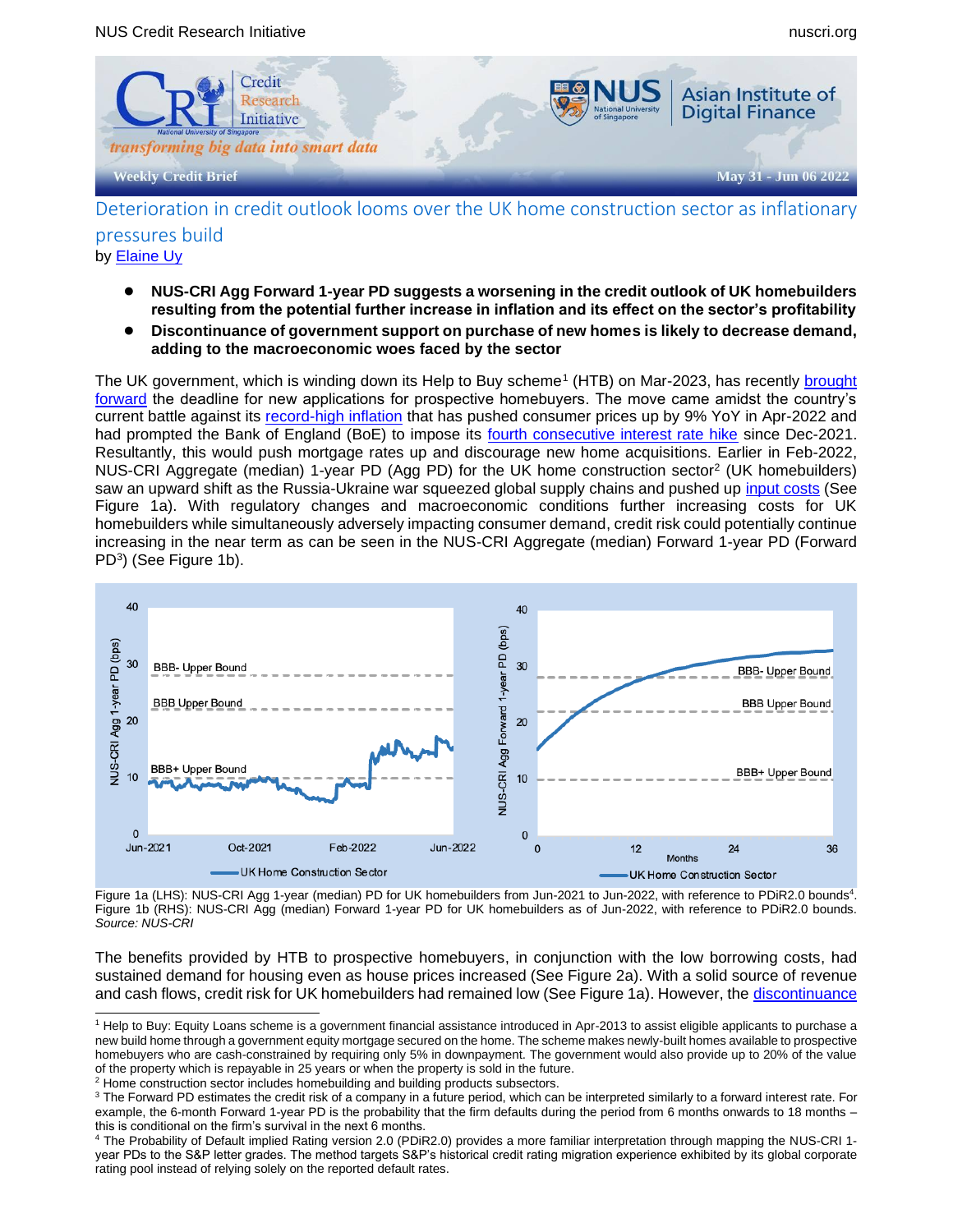#### NUS Credit Research Initiative nuscri.org nuscri.org nuscri.org nuscri.org nuscri.org nuscri.org nuscri.org nuscri

of HTB is expected to leave a substantial gap in demand for new homes, having supported [48.1%](https://www.gov.uk/government/statistics/help-to-buy-equity-loan-scheme-data-to-31-december-2021/help-to-buy-equity-loan-scheme-data-to-31-december-2021) of new home sales [since its inception in 2013.](https://www.gov.uk/government/statistical-data-sets/uk-house-price-index-data-downloads-december-2021) Although considering the current macroeconomic environment, even the housing demand that is not generated by HTB might also potentially decrease. The lost demand puts pressure on UK homebuilders to [lower the selling prices](https://www.ft.com/content/096ae78e-618d-4443-b8d9-5dd5a56db389) of completed builds, which could dampen profitability prospects in the short-term or until the macroeconomic condition improves. Along with the pressure on household budgets because of surging prices, the government has also mandated an [increase in national insurance contributions](https://www.bbc.com/news/business-60996174) which would further squeeze the disposable incomes of households. Moreover, the BoE has raised the interest rate four times since Dec-2021 and is expected to push the rate beyond its current level of 1% as it looks to contain rampant inflation. However, this decision would mean that the borrowing costs will be higher for mortgage borrowers, compounding the effect of the discontinuance of HTB. As of Apr-2022, [mortgage approvals](https://www.ft.com/content/654d001a-336d-40dc-bada-f3e6e12455de)  [have dropped](https://www.ft.com/content/654d001a-336d-40dc-bada-f3e6e12455de) to their lowest level since the first wave of the pandemic, showing the initial effect of rising mortgage rates on demand which could slow or stagnate home sales.

The heightened house prices were resultant partially of the surging costs of construction materials<sup>5</sup>, which have increased by [22.0% YoY](https://assets.publishing.service.gov.uk/government/uploads/system/uploads/attachment_data/file/1079453/22-cs6_-_Construction_Building_Materials_-_Commentary_May_2022.pdf) in Apr-2022 owing to the sharp rise in steel and timber prices and supply chain disruptions. To preserve their margins, homebuilders were compelled to pass on some of the excess costs to consumers. However, to encourage new home acquisitions without government support, the homebuilders might need to absorb more of the input costs to lower prices to affordable levels. Moreover, the additional costs necessary to comply with the new [regulations](https://www.gov.uk/government/news/new-homes-to-produce-nearly-a-third-less-carbon) to support the government's direction toward net-zero carbon emissions<sup>6</sup>, which will be fully implemented in Jun-2022, could also further strain margins going forward.



Figure 2a (LHS): Quarterly new home acquisitions under HTB (in thousand units) from Q1 2018 to Q4 2021; Quarterly average house prices from Q1 2018 to Q4 2021 (in thousand GBP). Figure 2b (RHS): Stressed NUS-CRI Agg 1-year PD of UK homebuilders based on conservative and adverse scenarios<sup>7</sup> with reference to PDiR2.0 bounds. Source: *Office of National Statistics, [Department of Levelling](https://www.gov.uk/government/statistics/help-to-buy-equity-loan-scheme-data-to-31-december-2021/help-to-buy-equity-loan-scheme-data-to-31-december-2021) Up*, *[Housing & Communities,](https://www.gov.uk/government/statistics/help-to-buy-equity-loan-scheme-data-to-31-december-2021/help-to-buy-equity-loan-scheme-data-to-31-december-2021) NUS-CRI, BuDA v3.3.0*

While the UK homebuilders' operations were impacted by low demand during the height of COVID-19, operating margins had been restored close to pre-pandemic levels<sup>8</sup> in 2021 due to government incentives<sup>9</sup>. However, going forward, a squeeze in profitability might translate to a restriction in their liquidity position considering that the median cash cycle for the sector extends to more than 1 year. This inherent operational limitation of the sector might limit the ability of UK homebuilders to service near-term debt, although, on a positive note, the sector's median total debt to total capital had remained low at  $8.9\%$ <sup>10</sup> in 2021. Should the UK homebuilders require additional financing to support their operations or refinance existing debts, they will be met with higher borrowing costs as these respond to monetary tightening by the BoE. To measure the impact of movements in

<sup>&</sup>lt;sup>5</sup> Energy prices are likely to remain high because of Europe's high dependency on Russian oil and gas. Consequently, costs of materials that require intensive energy inputs, such as construction materials, are also likely to continue rising.

<sup>&</sup>lt;sup>6</sup> The **Future Homes Standard** sets out energy and ventilation requirements to mitigate against overheating and improve the energy efficiency of new homes, which may require a change in the processes or materials used.

<sup>7</sup> Under the conservative scenario, interest rates increase by 25bps QoQ until it reaches 3%, while house prices plateau for the rest of 2022 then decrease constantly by -0.5% QoQ. Under the adverse scenario, interest rates increase by 25bps QoQ until it reaches 3%, while house prices similarly surge by 5% QoQ for the rest of 2022, slowly taper throughout 2023 until it reaches 0% then remain constant. The scenarios are designed to simulate the impact of tightening monetary policy in the UK on borrowing costs and the corresponding pricing adjustments of homebuilders to stimulate demand.

<sup>&</sup>lt;sup>8</sup> Median annual operating margin for UK homebuilders for 2021 is 10%, which has increased from 7% in 2020; compared to 11% prepandemic level; data from Bloomberg.

<sup>&</sup>lt;sup>9</sup> The UK government [temporarily reduced](https://www.gov.uk/guidance/stamp-duty-land-tax-temporary-reduced-rates) stamp duty tax land rates for residential properties purchased from Jun-2020 to Sep-2021 to boost the property market.

<sup>&</sup>lt;sup>10</sup> Data from Bloomberg.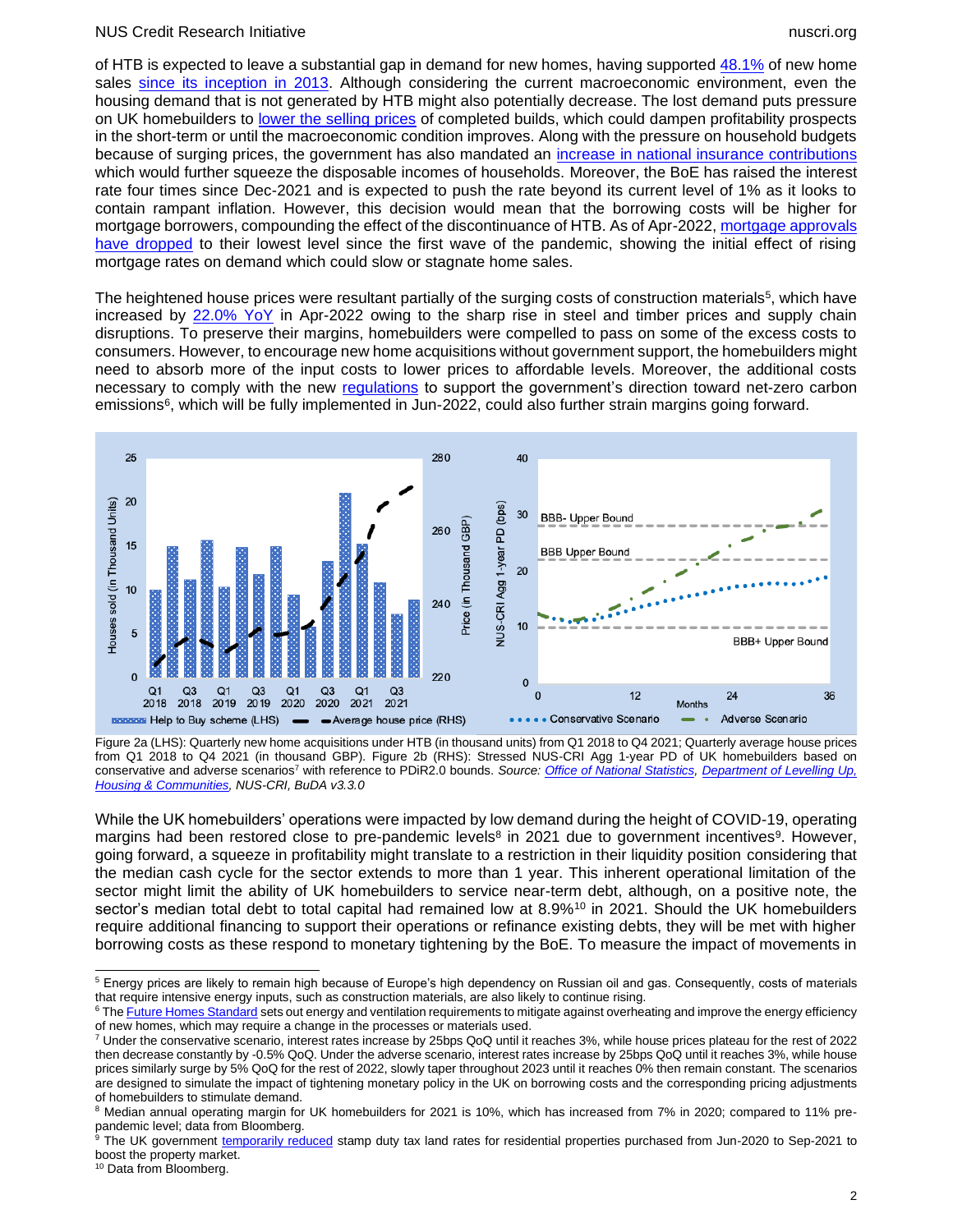#### NUS Credit Research Initiative nuscri.org nuscri.org nuscri.org nuscri.org nuscri.org nuscri.org nuscri.org nuscri

interest rates and house prices, stress tests can be conducted using the NUS-CRI Bottom-Up Default Analysis toolkit (BuDA<sup>11</sup>). As shown in Figure 2b, in the conservative scenario that interest rates continue to rise while house prices stagnate and eventually decline, median credit risk for UK homebuilders is seen to gradually increase. This result suggests that the anticipated increase in demand following a reduction in house prices may not be fully realized due to higher borrowing costs, thus keeping the profitability strained and PD elevated. Further, in the adverse scenario that house prices surge alongside interest rates, the negative impact on demand and profitability will likely be felt sooner, translating to a worsening trajectory of the credit outlook for the sector.

Surging inflation, higher borrowing costs, and rising regulatory requirements collectively pose challenges that could test the effectiveness of the homebuilders' revenue-generating and liquidity management abilities as these factors also hinder demand. Nonetheless, the sector's generally healthy capital structure provides a buffer against mounting pressures and economic shocks, allowing for a likely maneuver towards recovery.

<sup>&</sup>lt;sup>11</sup> The Bottom-up Default Analysis (BuDA v3.3.0) is a credit stress testing and scenario analysis toolkit jointly developed by the Credit Research Initiative (CRI) team of National University of Singapore (NUS) and the International Monetary Fund (IMF).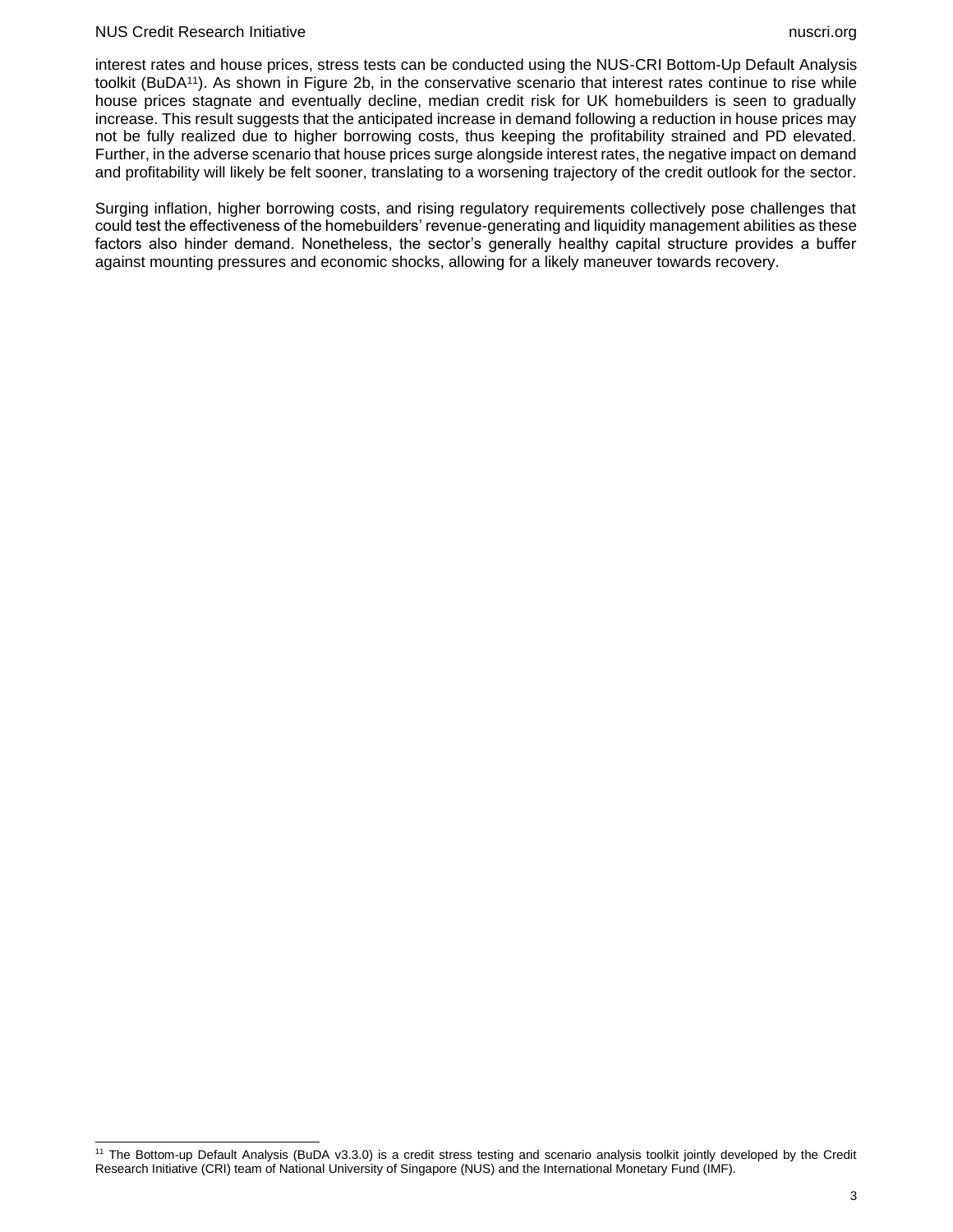# **Credit News**

# **Pressure builds on riskiest corner of US junk bond market**

**Jun 05.** Soaring inflation rates and increasing interest rates have soured investor sentiments causing a massive sell-off in the US junk bond market. Triple C and below-rated bonds, which had generally outperformed double B bonds, now report an upturned trend with returns amounting to negative 2.8 percent as compared to 1.3 percent for double B bonds. This follows the apprehension stemming from the inability of several triple C-rated companies to match analyst expectations for Q1 2022. Overall, despite the attractive returns on junk bonds, investor demand is predicted to remain low as they remain wary of the economic outlook. [\(FT\)](https://www.ft.com/content/c6ad2516-372a-4faa-94f4-8ba48882685b)

# **Zombie firms face slow death in US as era of easy credit ends**

**May 31.** Troubled firms such as AMC and Carnival Corp. derived immense benefits from the Fed's ultraloose monetary policy and ease of access to capital markets during the pandemic. However, they are now facing turbulent times as their access to capital dries up as investors stay away in anticipation of a recession. The few firms which manage to secure funding are now facing high borrowing costs as the Fed continues on its course of monetary tightening. To add to their woes, supply chain issues have significantly elevated their cost of inputs pushing them further to the brink of default. ([Bloomberg\)](https://www.bloomberg.com/news/articles/2022-05-31/america-s-zombie-firms-face-slow-death-as-easy-credit-era-ends)

# **Canada banks issue flurry of bonds as stagflation fears mount**

**Jun 03.** As of Jun 2022, driven by macroeconomic factors, Canadian banks have already surpassed the total amount of capital raised via bond markets in 2021. The banks have raised approximately CAD 168bn in 2022 YTD as compared to CAD 153bn in FY 2021. The Bank of Canada warned of tighter monetary conditions ahead as it raised interest rates to combat record-high inflation levels. Against this backdrop, ensuring stable liquidity and TLAC ratios takes precedence for banks and are key factors driving the increase in bond issuances. Additionally, banks are also selling covered bonds and deposit notes in a bid to optimize funding costs. [\(Bloomberg\)](https://www.bloomberg.com/news/articles/2022-06-02/canada-banks-fire-up-bond-cylinders-as-stagflation-fears-mount)

# **U.S. corporate bonds post first positive monthly return this year**

**Jun 01**. The outlook of US corporate bonds has steadily improved as both, the ICE BofA U.S. corporate index (.MERC0A0) and the ICE BofA U.S. High Yield Index (.MERH0A0) reported their first positive return since the start of the year. The improved investor confidence follows expectations of easing inflation rates and expectations of Fed softening its stance, which would in turn improve companies' ability to meet debt obligations. Benchmark 10-year Treasury yields have fallen by 10 basis points in May as compared to April, which saw yields reaching record highs of 3.2%. [\(Reuters\)](https://www.reuters.com/markets/us/us-corporate-bonds-post-first-positive-monthly-return-this-year-2022-06-01/)

#### **China raises pressure on banks to help struggling developers**

**Jun 02.** As the number of developers that have defaulted on or extended debt obligations mounts in China, banks are reluctant to increase their exposure to the sector. People's Bank of China has called for meetings with banks in multiple cities to assess why loans have slowed and how regulators can help. The dearth of lending isn't entirely a supply issue, instead the risk of weak sales has made the private builders reluctant to borrow for new housing projects. Additionally, the country's deepening anti-corruption drive is further restraining banks' lending appetite. [\(Bloomberg\)](https://www.bloomberg.com/news/articles/2022-06-02/china-raises-pressure-on-banks-to-support-struggling-developers)

# **Main Street investors break records in rush for U.S. government bonds** [\(WSJ\)](https://www.wsj.com/articles/main-street-investors-break-records-in-rush-for-u-s-government-bonds-11654035356)

**Russia's 'failure to pay' bond interest triggers credit default swaps** [\(FT](https://www.ft.com/content/f270f38d-b0a4-4f97-9ffd-e55962955fad)[\)](https://www.wsj.com/articles/10-year-treasury-yield-dips-below-1-5-11623256393)

**Shimao grace period for USD 900mn trust products lapses** [\(Bloomberg\)](https://www.bloomberg.com/news/articles/2022-06-02/shimao-grace-period-for-900-million-trust-products-lapses)